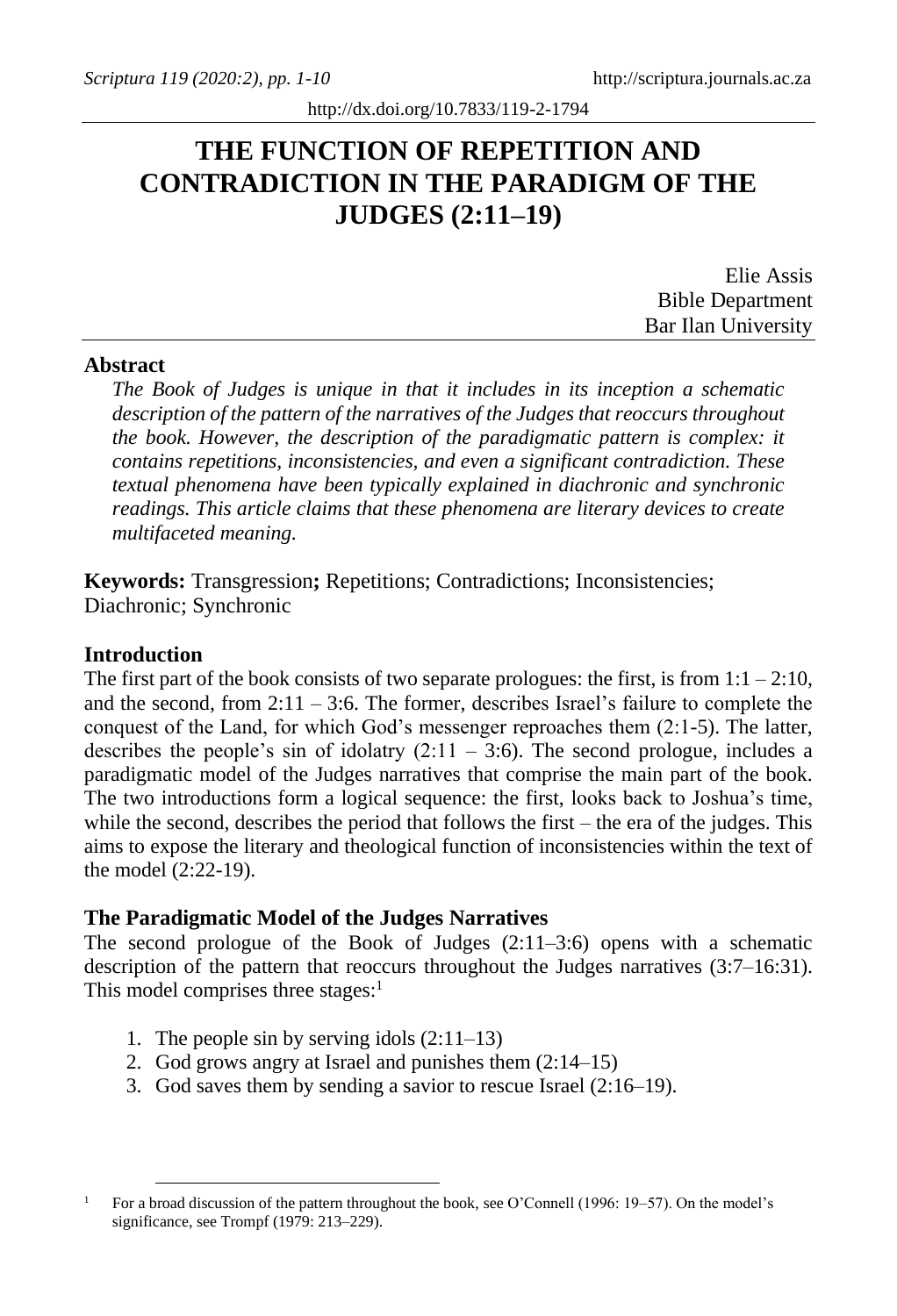Some commentators argue that there are four stages: sin, punishment, repentance, and salvation (e.g., Soggin 1981:43; Schneider 2000:32). Effectively, however, no such "repentance" actually appears in the book's introduction or in the narratives themselves; the only narrative that describes the people's repentance before God's sending of a saviour is the story of Jephthah  $(10:10, 15)$ .<sup>2</sup> Others specify that the fourth stage is crying out to God (Exum 1990:411–412), and the people indeed cry out to God in all the Judges narratives except Samson's, where the people neither repent nor cry out for help. Intriguingly, even though the people cry out to God in most of the Judges narratives, there is no mention of this stage in the paradigmatic model (Greenspahn 1986:385–396). Some explain that the expression "for the Lord would be moved to pity by their groaning" (18) refers to the people's supplications (O'Connell 1996:40). But this is not the plain meaning of the expression; "their groaning" means their groans and misery at their suffering and does not necessarily imply that they cried out to God.

This fact sheds new light on the objective of this prologue. Most scholars hold that its purpose is to describe Israel's relationship with God (Moore 1895:63).<sup>3</sup> The people's sin moves God to anger and punishment, and, if they follow in God's ways, God saves them. The people's relapse into evil is what creates the cyclical structure of the book. It is difficult to argue with this obvious explanation. Yet, if this is the primary objective of the introduction, why does the model omit a detail that appears in almost all the Judges narratives: that salvation follows the people's crying out to God? A more suitable model for this approach would be one in which repentance causes a change in God's attitude towards the people, as commentators are inclined to perceive in the text, even though this component is not there. Given the lack of this significant theological component in the paradigmatic model – especially considering that the redactor could have easily added these words (especially in light of the prevalent scholarly approach that the authors and redactors of Judges were inclined to make emendations and additions to the text) – we must seek out a more accurate description of the model's objective.

The most obvious effect the introduction generates for the reader is that of "spoiler" – presenting the pattern at the outset prevents any real suspense in the narratives themselves, as the ending is already known (Webb 1987:120). Once the reader has read the introduction, he or she already knows how every episode will end, and there is no

<sup>2</sup> This is accepted by most scholars and reinforced lately by Hoyt (2012:143-158) who dedicated an entire study to the lack of repentance in Judges. Recently, Sergev Frolov and Mikhail Stetckevich have claimed that the act of crying out in the narratives of the Judges (except that of Samson) means to repent, see: Frolov and Stetckevich (2019:12-139). They assume that, since the crying out reverses the abandonment of God, crying out to God means the opposite – returning to God (132). It is difficult to accept this understanding. If the meaning is "to repent", why did the author avoid using the root שוב ?Moreover, there is no difficulty in interpreting that the people cried out to God and God saved them, but in crying to God they did not repent – crying to God and abandoning God do not have to be exact opposites.

<sup>&</sup>lt;sup>3</sup> Similarly, Webb (1987:120) points out the summarising nature of the paradigmatic model, but claims that vv. 20–22 provide new information about the people's sins, which is not mentioned before, not even in the first introduction. Lindars (1995:91) believes that because the narratives were artificially arranged in a consecutive historical sequence; the historian felt a need to provide a historical framework for the era. On the ideology of the redactive framework of the book, see Soggin 1981:42–43. Gillmayer-Bucher (2009:687–702) points out the complex relationship between the model at the beginning of the book and its various manifestations in all the Judges narratives. She believes that the relationship between the model at the beginning of the book and in each of the narratives is one of dialogue and development and observes that only Othniel's leadership follows this model while the rest of the models gradually deviate further from the introductory model, which leads her to conclude that, as the book progresses, the judges' contribution grows weaker.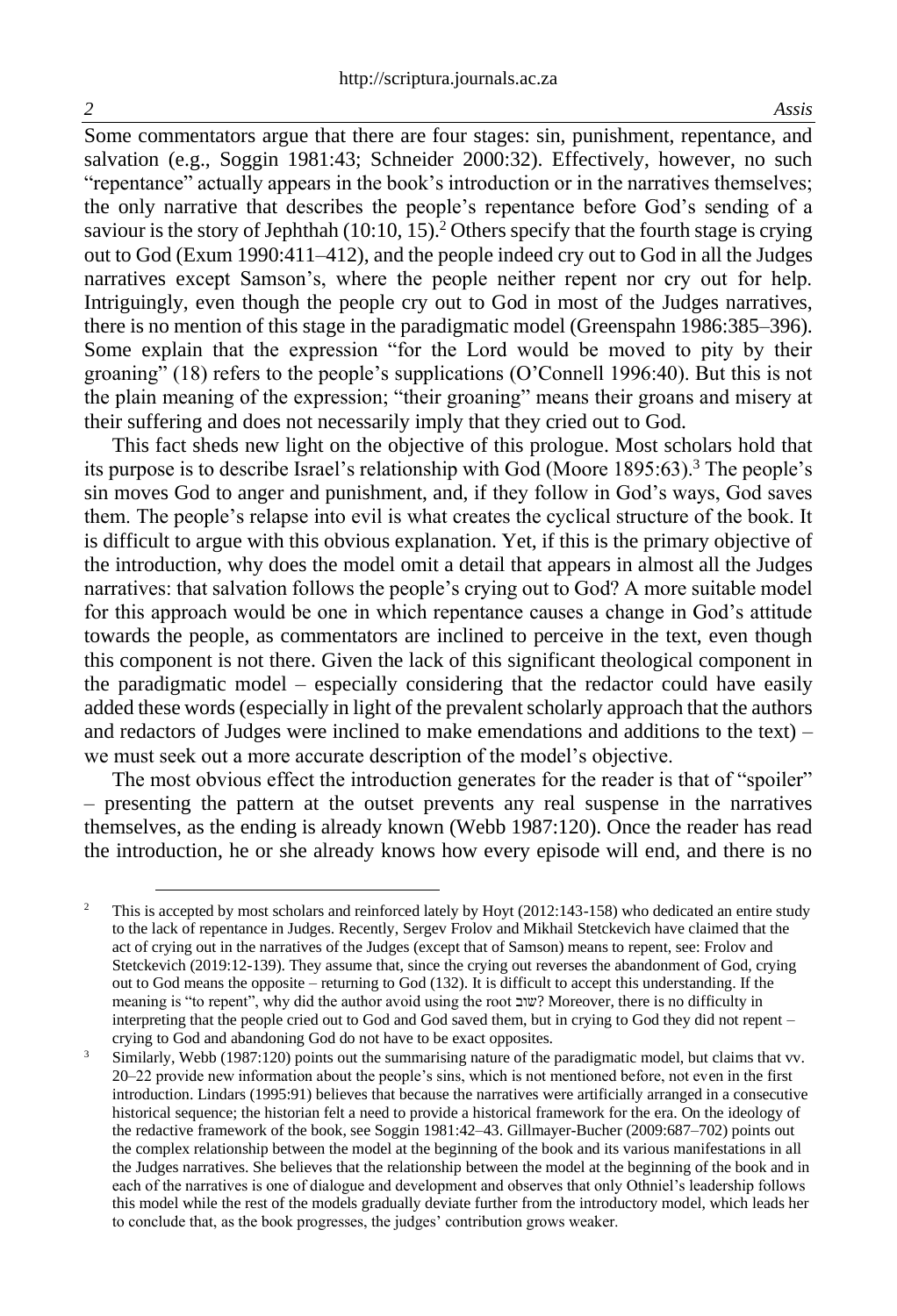### *The Function of Repetition and Contradiction in the Paradigm of the Judges (2:11–19)*

suspense as to whether God and the people will be reconciled. It is no coincidence that this is a relatively rare phenomenon in literature in general and that there are no other such models presented in any other biblical work. Elsewhere, I have claimed that, by the time the reader reaches the Judges narratives, he or she already knows how it will end: this form of leadership will not be successful (Assis 2005:243–244). Thus, from the beginning of the work, the reader already knows that each judge will manage to save Israel from the enemy, but that this judge will fail to bring lasting religious and political stability. This lack of suspense is significant and can be ascribed to an author who wished to diffuse any potential narrative drama in the Judges narratives. With each episode, the reader is already moved to consider what kind of system of government will prevent this downward spiral of God's relationship with Israel. This introduction already anticipates the next system, which will be presented in the Book of Samuel: the monarchy. If so, we can understand why the prologue does not mention how the people cry out to God. Its objective is not merely a theological description of God's relationship with Israel; it is to depict the lack of religious stability that leads to political instability. The era of the Judges is characterized by instability and circularity. The prologue's objective is to describe this circularity to move the reader to contemplate possible alternatives to this unstable system of government. The introduction's placement invites the reader to notice the disadvantages of the system as the narratives progress; in this way, the reader becomes part of the process that unfolds and eventually culminates in the institution of the monarchy in the Book of Samuel. After the process that the reader undergoes, is exposed, this was the introduction's objective in the first place.

# **Repetitions and Inconsistences in the Paradigmatic Model**

The schematic description of the era of the judges is complex. In each of the three stages of sin, punishment, and salvation, there is repetition and even contradiction.

- 1. The description of sin in v. 13 repeats 11b and 12a.
- 2. The description of the punishment in v. 14 appears twice: in 14a and 14b.
- 3. The description of the salvation appears twice: once in vv. 16–17 and a second time in vv. 18–19.

Scholars, particularly those of older schools, tend to see these repetitions as an indication of multiple sources and redaction, and there have been numerous attempts to split up the verses into different sources.<sup>4</sup> More recent scholars, however, ascribe less significance

<sup>&</sup>lt;sup>4</sup> Regarding the repeated descriptions of the sin, Moore (1895:79) concludes that as v. 12 is Deuteronomistic, v. 13 should be attributed to E. Regarding the repeated descriptions of the punishment in v. 14 (p. 71), Moore ascribes the first half to E as the continuation of v. 13 and the second half to D as a continuation of v. 12. He attributes the first description of salvation in vv. 16–17 to E as the continuation of 14a, and the second in vv. 18–19 to D as the continuation of 14b (p. 71). For a variation of this division, see Burney (1918:54–55). In contrast to Moore, Lindars (1995:98) argues that neither description forms a whole introduction. Richter (1964:26–40) believes that the entire introduction is from Deuteronomistic redaction and contains later additions from the same school. He believes that v. 13, 17, and parts of 15 and 18 are later additions. He is followed by Soggin (1981:42) and Lindars (1995:98–108. Simpson also believes that the verses should be divided into two sources, which he believes are two different redactors from the same Deuteronomistic school: one source includes 14a, 15b, 16, 17a, and 19b; the second 14b, 15a, 18, 19a. See: Simpson (1957:133–137). Boling (1975:76), in contrast, believes that v. 17 is original, while vv. 18–19 is a later addition. Lindars (1995:102–103) argues that v. 13 is so strange that it cannot be original and is in fact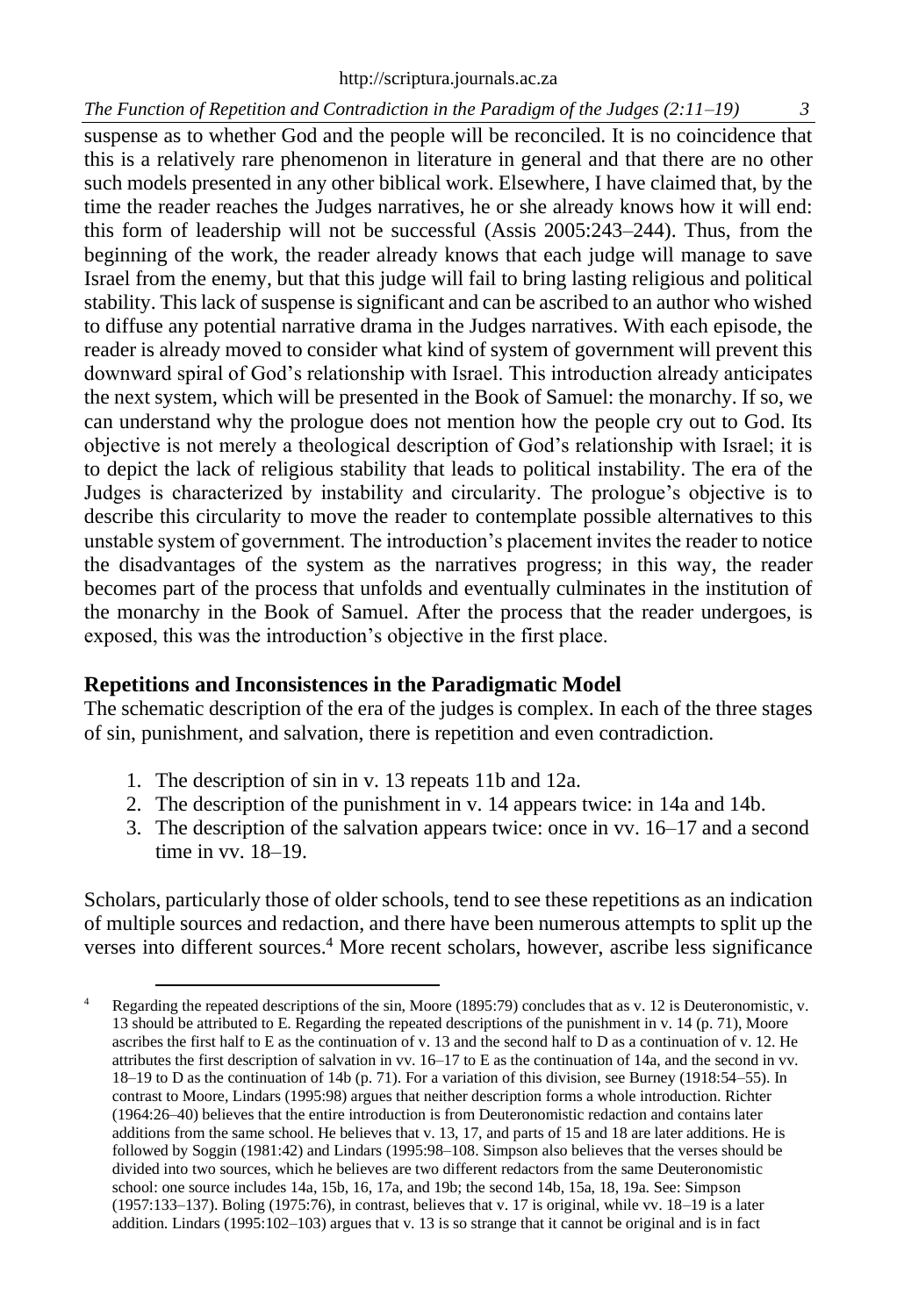to this repetition and offer various harmonistic and rhetorical explanations. Kaufmann (1961:95) and Block (1999:124), for example, argue that there is no repetition or addition in vv.  $11-13<sup>5</sup>$  nor is the punishment repeated: the mention of the enemy at the beginning of the verse refers to a political government such as Moab, while the "oppressors" at the end of the verse are raiders (Kaufmann 1961:96). The most problematic issue is the repetition and actual contradiction between vv. 16–17 and 18–19. Kaufmann and Sasson believe that vv. 18–19 explicate vv. 16–17. Vv. 18–19 reports that the judges managed to influence the people for short periods of time, while vv. 16–17 describe how the general situation did not improve following the judges' endeavors (Kaufmann 1961:97; Sasson 2014:193).<sup>6</sup> Amit (1999:55) explains that the objective to present the era in a negative light is expressed through this repetition: the people's evil ways are illustrated with various examples, some repetitive and some complementary. She believes that this repetition is not contradictory; rather, it contributes to the negative tone of the description – sometimes they sin in one way, sometimes in others; sometimes they are oppressed by enemies, sometimes by oppressors; sometimes, the people relapsed into sin while the judge still lived, sometimes immediately after his death. Webb (2012:140–142) also explains the verses in a harmonistic way, showing how the repetitions serve rhetorical purposes. He argues that the repetition of the punishment is structured to show deterioration: they are first raided by plunderers, and then enslaved by enemies (143). Webb also perceives the repetition of the salvation as a description that fully expresses God's mercy on Israel, which is absent in v. 16. Beyond this, Webb believes that these verses describe two different situations: one in which the judge does not move the people to repent  $(v, 17)$  and one in which the people temporarily go back to God  $(144–45)$ .

These two directions are problematic. The scholars' observation that the verses contain repetition is justified, however, the attempts to find various sources within the passage are not convincing. As in many other biblical texts, I suggest that here too, the repetitions and inconsistencies are used as a literary device, that they are employed to express complex meaning. I believe that there are two parallel descriptions that reflect two types of circularity in the era of the judges.<sup>7</sup>

#### **A New Understanding of the complexity of the paradigmatic model**

I believe that inconsistencies and duplication in a text may be an intentional literary device that is meant to create multifaceted ideas.<sup>8</sup> The subtle repetition of Israel's sin and punishment does not initially seem significant, but the difference between the descriptions of their salvation is salient. There is full repetition in these verses: "Then the Lord raised up judges, who delivered them out of the power of those who plundered

corrupt. The point of the addition is to bring an additional example of worship of "other gods." As for v. 17, Lindars cites Hertzberg, who believes that the point of the addition in this verse is to present Israel's treachery in an even harsher light – that the people do not even obey the judge in his lifetime – and this sketches a portrait of total, continuing disobedience. V. 18 adds the words "When the Lord raised up judges for them," which are added because of the addition in v. 17. If, however, v. 18 is read without its beginning, from the words "when," as the continuation of v. 16, which follows 14, a single, clear sequence emerges.

<sup>5</sup> Block explains that the repetition in vv. 11–13 forms a chiasm.

<sup>&</sup>lt;sup>6</sup> Richter (1964:98) however, omits v. 17, and similarly Lindars (1995:98).

<sup>&</sup>lt;sup>7</sup> O'Connell (1996:74–76) presents two variations of the model, but he does not differentiate between their meaning.

<sup>&</sup>lt;sup>8</sup> For this approach, see Assis (2012: 401-414).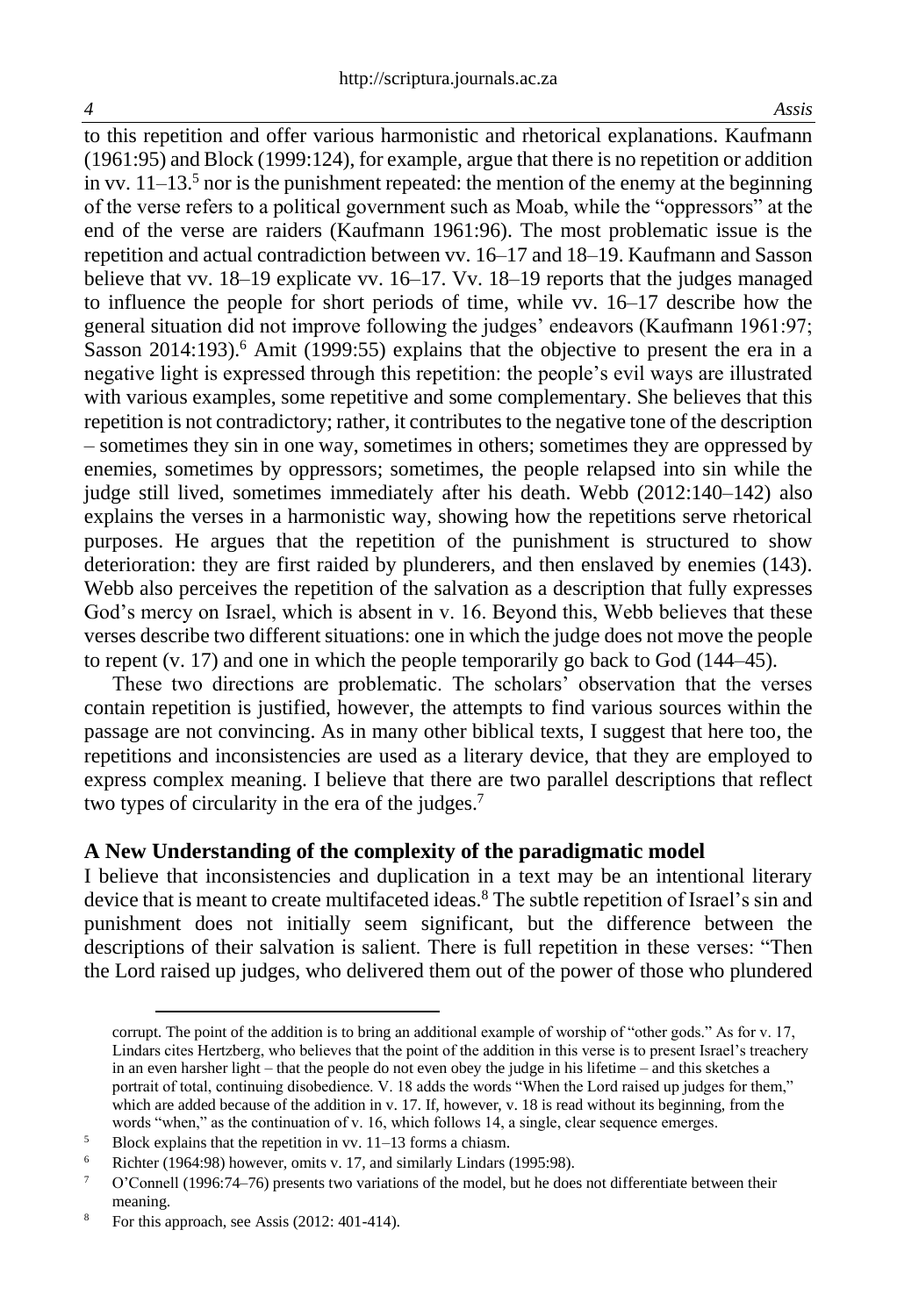# *The Function of Repetition and Contradiction in the Paradigm of the Judges (2:11–19) 5*

them" (16), followed by repetition of the same motifs: "Whenever the Lord raised up judges for them, the Lord was with the judge, and he delivered them from the hand of their enemies" (18). Each verse is followed by a completely different response. The first time, it states that the people did not listen to the judges and remained rebellious: "Yet they did not listen even to their judges; for they lusted after other gods and bowed down to them. They soon turned aside from the way in which their ancestors had walked, who had obeyed the commandments of the Lord; they did not follow their example" (17). The verse begins with the word "even" ((:וגם)). Not only did they fail to obey God, they even ignored the judge who had just saved them.<sup>9</sup> In contrast, vv. 18–19 describe how the judge moved the people to worship God once more, and this lasted until the judge's death: "all the days of the judge the Lord would be moved to pity by their groaning because of those who persecuted and oppressed them. But whenever the judge died, they would relapse and behave worse than their ancestors, following other gods, worshiping them, and bowing down to them. They would not drop any of their practices or their stubborn ways" (18–19). These are two wildly different portraits of the people's religious situation. The first depicts a stubborn people who cling to their sin, even after their salvation, while in the second, the judge's salvation reminds them of God's ways, and the people continue serving God for the rest of the judge's life. There is no way to mitigate the difference between the two descriptions.

These two descriptions stand in parallel to the two different descriptions of their punishment in v. 14. The first half states that the people are "given over" to "plunderers," (שסים ביד ויתנם(, while the second half uses different terminology: they are "sold" to "their :(וימכרם ביד אויביהם) "enemies

(14a) So the anger of the Lord was kindled against Israel, and he gave them over to plunderers who plundered them,

(14b) and he sold them into the power of their enemies all around, so that they could no longer withstand their enemies.

The difference between these two descriptions does not seem significant, but Kaufmann (1961:96) has observed that there are references to two different kinds of enemies – the first refers to suffering at the hand of unaffiliated bands of invaders, and the second enslavement by established political bodies. This distinction, however, is significant in light of the two descriptions of the people's salvation – the first, uses the same word, "plunderers" (15), while the second, refers to "enemies" (18). This being the case, we see that there is a significant difference between the people's response to their punishment and that there are two different kinds of oppressors, and the text uses these terms consistently. Following their oppression by "plunderers" (14a) the people are not at all moved by their judge (16:17), while, after being enslaved by their enemies (14b), the people return to follow God for the rest of the judge's life (18–19).

Is there any discernible difference between the descriptions of Israel's sin? So subtle that it has been overlooked by scholars, a careful analysis of the verses shows that the sin, too, is portrayed in two different ways. V. 13 echoes the end of v. 11 and the beginning of v. 12 almost precisely, in reverse order:

<sup>9</sup> On this meaning of the word גם, see BDB, "גמם, "p. 169.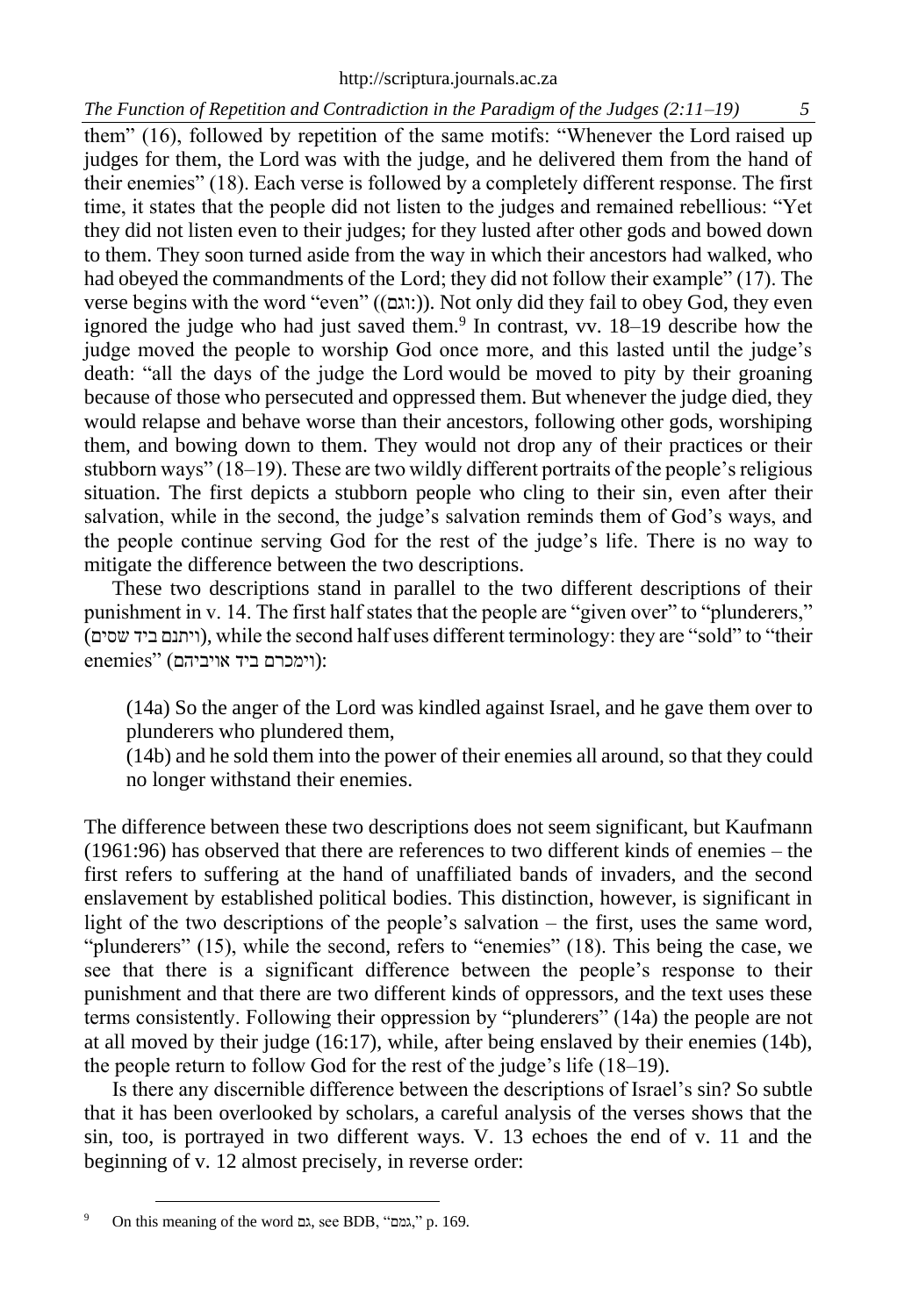*6 Assis*

**<sup>11</sup>**Then the Israelites did what was evil in the sight of the LORD *and worshiped the Baals*;

**<sup>12</sup>** and they abandoned the LORD, the God of their ancestors…

**<sup>13</sup>** They abandoned the LORD, *and worshiped Baal* and the Astartes.

Apparently, the best explanation for the repetition of vv.  $11-12$  found in v. 13 is that v. 13 provides rhetorical repetition for the sake of emphasis on its severity. Some scholars even point out the envelope structure of the description of the sin and the chiastic arrangement of its components (Boling 1975:74). This explanation would be convincing, were it not for the considerable differences between the descriptions of the punishment and especially of the salvation. These differences require a re-examination of the difference between the two descriptions of sin.

The most striking difference is the order – vv.  $11-12$  state that Israel first served the Baals and then abandoned God, while in v. 13, they first abandon God and then serve the Baals. This difference is significant if we read the first component, as cause, and the second, as effect. If so, according to the first description, Israel abandoned God because they began serving the Baals; whereas, in the second, because they abandoned God, they began to stray after the Baals. This, then, presents two different portraits: the first being a people who do not necessarily want to betray God, even if their idolatry eventually results in this. Scholars have already pointed out that sometimes Israel was tempted into idolatry – especially Baal worship – but they did not intend to leave God (e.g., Sasson 2014:1995); on the contrary, there were periods when Israel served God and the Baals at the same time, or even served God through Baal worship. This is not forsaking God – rather, it is the sin of foreign ritual worship. Baal worship was a powerful temptation in an agricultural society because Baal was the Canaanite rain deity, so when rain was scarce the Israelite farmers were drawn to Baal worship out of desperate need. Essentially, this is not transgression of the first commandment, "I am the Lord your God," but of the second commandment, "You shall not make yourselves a graven image." In contrast, the second description of Israel's sin in v. 13 implies that the people first abandon God and then seek out other deities – not as additional ritual worship, but as an alternative to the God of Israel.

The accuracy of this distinction is confirmed by each description's compatibility with one of the people's responses to the judges' salvation. When the people stray after foreign worship and then leave God  $(11-12)$ , it makes sense that, when God sends a judge to save the people, they then renounce their idols and come back to God – as long as the judge is alive to remind them of God's power. Once the judge is gone, they are once again tempted into foreign worship, even though they do not mean to forsake their God.

According to v. 13, however, when the people leave God out of sheer rebellion, it then follows that they will not mend their ways even when God sends a judge to save them.

This analysis clarifies that this introduction presents two different models of the people's sin, as can be seen from the following table: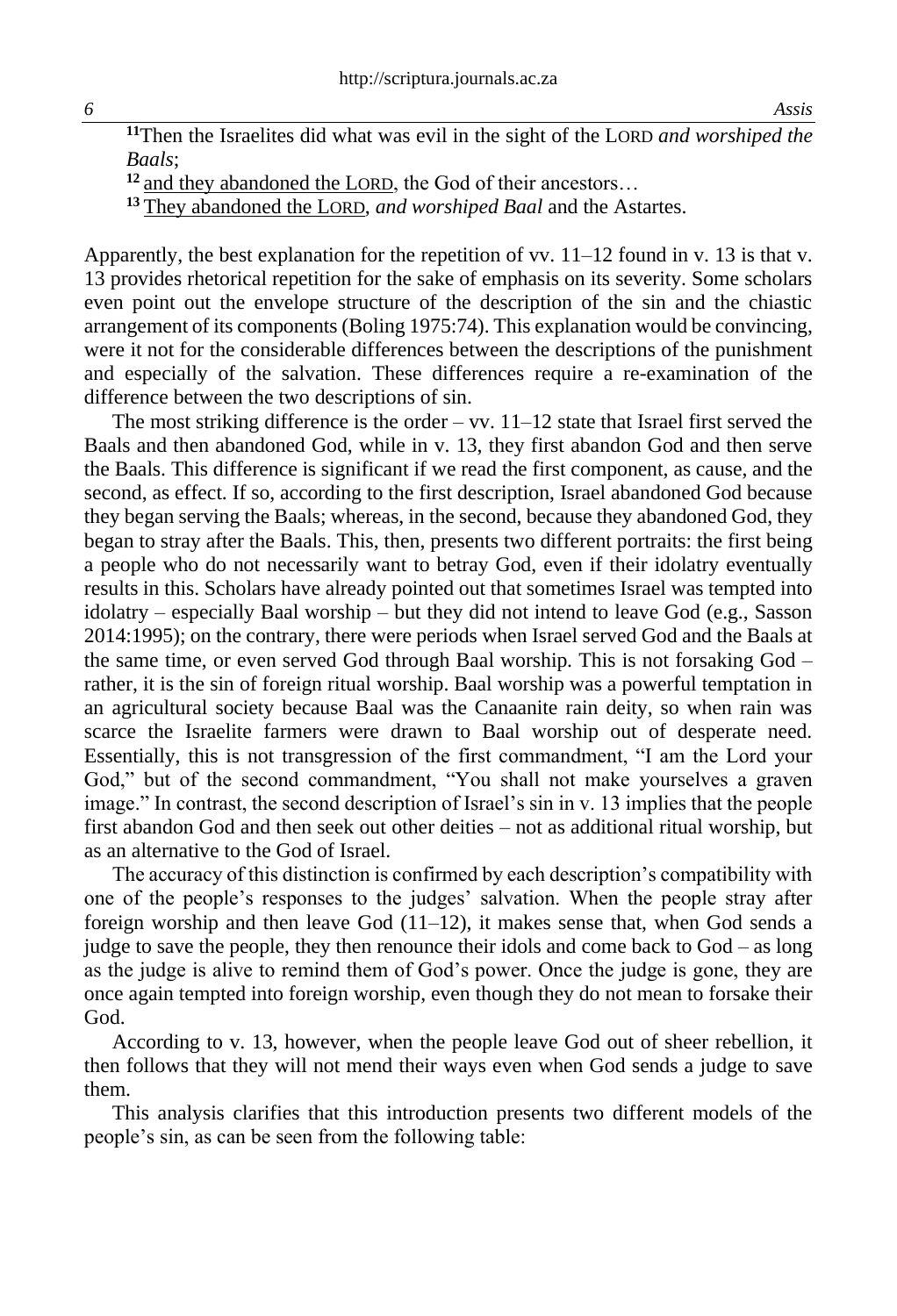[http://scriptura.journals.ac.za](http://scriptura.journals.ac.za/)

|                   | The Function of Repetition and Commutenon in the Fundagin of the stages $(2.11, 12)$<br>The people are tempted into | The people rebel against God               |
|-------------------|---------------------------------------------------------------------------------------------------------------------|--------------------------------------------|
|                   | Baal worship but then return                                                                                        | and will not repent even after             |
|                   | to God following their salvation                                                                                    | they are saved in 13-14a, 16-              |
|                   | in 11-12, 14b-15, 18-19:                                                                                            | 17:                                        |
| <b>Sin</b>        | <sup>11</sup> Then the Israelites did what                                                                          | <sup>13</sup> They abandoned the LORD,     |
|                   | was evil in the sight of                                                                                            | and worshiped Baal and the                 |
|                   | the LORD and worshiped the                                                                                          | Astartes.                                  |
|                   | Baals;                                                                                                              |                                            |
|                   | <sup>12</sup> and they abandoned                                                                                    |                                            |
|                   | the LORD, the God of their                                                                                          |                                            |
|                   |                                                                                                                     |                                            |
|                   | ancestors, who had brought                                                                                          |                                            |
|                   | them out of the land of Egypt;                                                                                      |                                            |
|                   | they followed other gods, from                                                                                      |                                            |
|                   | among the gods of the peoples                                                                                       |                                            |
|                   | who were all around them, and                                                                                       |                                            |
|                   | bowed down to them; and they                                                                                        |                                            |
|                   | provoked the LORD to anger.                                                                                         |                                            |
| <b>Punishment</b> | <sup>14b</sup> and he sold them into the                                                                            | <sup>14a</sup> So the anger of the LORD as |
|                   | power of their enemies all                                                                                          | kindled against Israel, and he             |
|                   | around, so that they could no                                                                                       | gave them over to plunderers               |
|                   | longer withstand their enemies.                                                                                     | who plundered them,                        |
|                   | <sup>15</sup> Whenever they marched out,                                                                            |                                            |
|                   | the hand of the LORD was                                                                                            |                                            |
|                   | against them to bring                                                                                               |                                            |
|                   | misfortune, as the LORD had                                                                                         |                                            |
|                   | warned them and sworn to                                                                                            |                                            |
|                   | them; and they were in great                                                                                        |                                            |
|                   | distress.                                                                                                           |                                            |
| <b>Salvation</b>  | <sup>18</sup> Whenever the LORD raised up                                                                           | <sup>16</sup> Then the LORD raised up      |
|                   | judges for them, the LORD was                                                                                       | judges, who delivered them out             |
|                   | with the judge, and he delivered                                                                                    | of the power of those who                  |
|                   | them from the hand of their                                                                                         | plundered them.                            |
|                   | enemies all the days of the                                                                                         | <sup>17</sup> Yet they did not listen even |
|                   | judge; for the LORD would be                                                                                        | to their judges; for they lusted           |
|                   | moved to pity by their groaning                                                                                     | after other gods and bowed                 |
|                   | because of those who                                                                                                |                                            |
|                   |                                                                                                                     | down to them. They soon                    |
|                   | persecuted and oppressed                                                                                            | turned aside from the way in               |
|                   | them.                                                                                                               | which their ancestors had                  |
|                   | <sup>19</sup> But whenever the judge died,                                                                          | walked, who had obeyed the                 |
|                   | they would relapse and behave                                                                                       | commandments of the LORD;                  |
|                   | worse than their ancestors,                                                                                         | they did not follow their                  |
|                   | following other gods,                                                                                               | example.                                   |
|                   | worshiping them, and bowing                                                                                         |                                            |
|                   | down to them. They would not                                                                                        |                                            |
|                   | drop any of their practices or                                                                                      |                                            |
|                   | their stubborn ways.                                                                                                |                                            |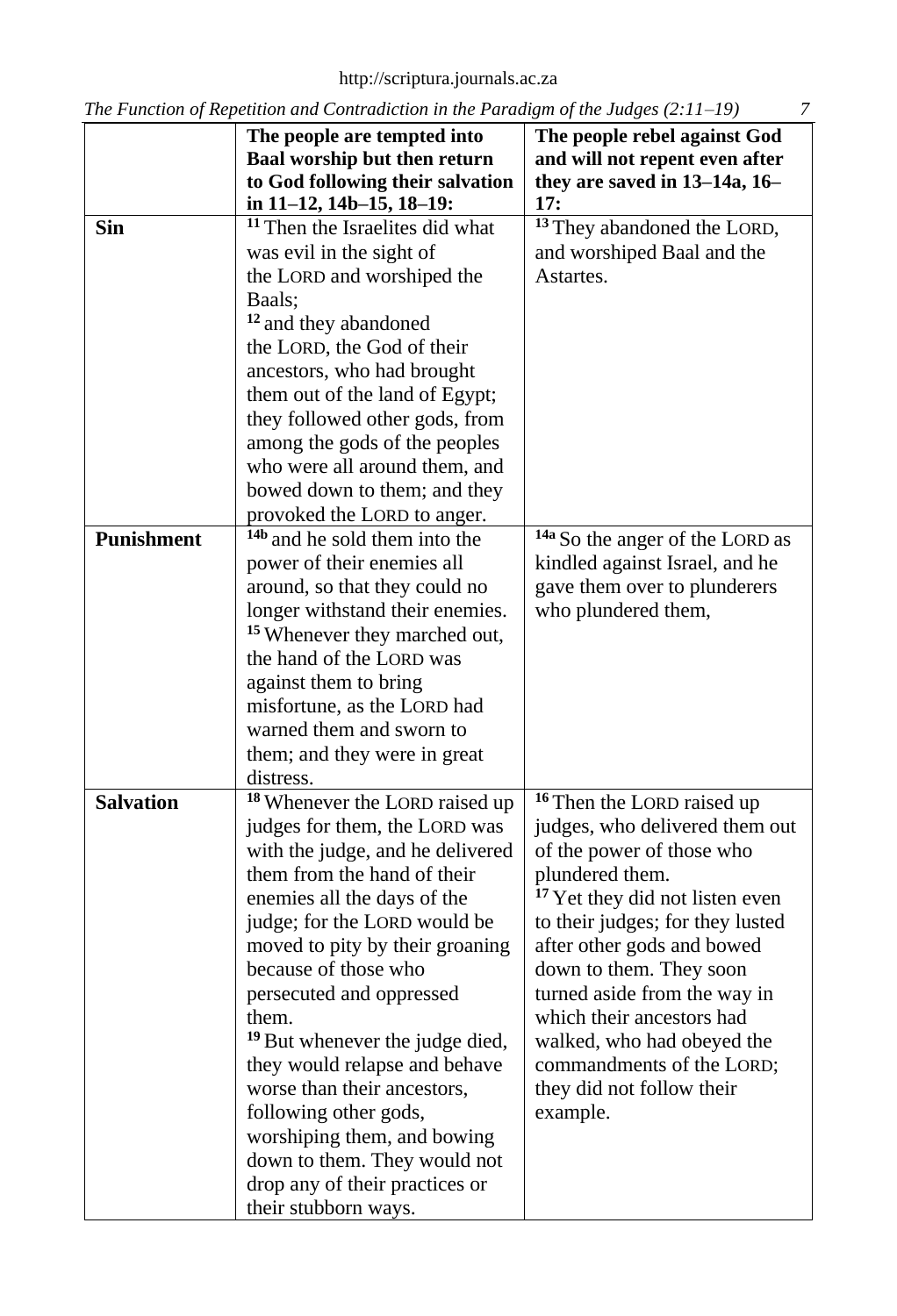The text presents two variations within the paradigmatic model of sin-punishmentsalvation. In one, the people deliberately forsake God and seek out alternative deities to worship, God sends plunderers to oppress them, and they do not return to God when they are saved. In the second model, the people are drawn to idol worship in addition to their worship of God, which is considered leaving God; their savior motivates them to serve God exclusively once more; but, after the judge's death, they once again relapse into idolatry. The first model is hardly seen in the Book of Judges, while most narratives follow the second model.

In this prevalent model, the people are drawn to the Baals even though they do not mean to abandon the Lord. This is a familiar situation in the Bible –Israel is influenced by the surrounding nations and embraces their polytheism, as seen in Hosea's reproach that the people refer to God as "Baal" (Hos 2:18–19) (e.g., Macintosh 1997:78–79) and Elijah's criticism that Israel must choose between God and Baal (1 Kgs 18:21). Evidence for simultaneous worship was discovered in an inscription from *Kuntillet Ajrud* containing the phrase, "The Lord and His Asherah" (Meshel 1979:24–34; Andley 2000:104–105). There are various ways of explaining this combination, but, in any case, it certainly points to simultaneous worship of Israel's God and other local deities. A less harsh interpretation of this situation is that the people continue to serve God, but they also adopt local deities under heavy influence from their Canaanite neighbors – a process that is anticipated in Exodus, Numbers, Deuteronomy and Joshua. Israel is criticized for precisely this in the first prologue to Judges.

It is similarly logical that the people once again forsake God with the judge's death. Throughout the judge's lifetime, they are reminded of God's presence and power, but, in the absence of such a reminder, they are drawn to other powers. Another example of this same phenomenon is found earlier in the chapter: "The people worshiped the Lord all the days of Joshua, and all the days of the elders who outlived Joshua, *who had seen all the great work that the Lord had done for Israel*… and another generation grew up after them, *who did not know the Lord or the work that he had done for Israel*"  $(7–10)$ . If those who have witnessed God's salvation firsthand live among the people, all remain faithful to God. Once there are no such living reminders of God's wonders, the people begin to stray. The same is true of the judges themselves: they are human representatives of God and God's salvation, and, if they live, the people feel God's presence and remain loyal. With the judge's death, the people no longer have a physical reminder of God's presence, and they begin to fill this need for substantiality with the ritual worship of Baal, which is characterised by its tangibility. Thus, we can understand the people's need to serve Baal while still intending to remain faithful to the God of Israel.

Scholars have already noted that the Judges narratives effectively implement several variations of this model. Similarly, the observation that there are two variations of the model implies that the narratives will not necessarily fit the models precisely. A model is essentially a generalisation that cannot fit every variation of the model, nor will narratives that represent a certain reality necessarily confirm to its prototype. If this were the case, there would be no need for such a model, whose idea is to overlook the intricacies of each narrative to discern a general pattern.

The general pattern of the Judges narratives is that the people relapse into idolatry after the death of each judge. This is true of the Ehud son of Gera narrative, which opens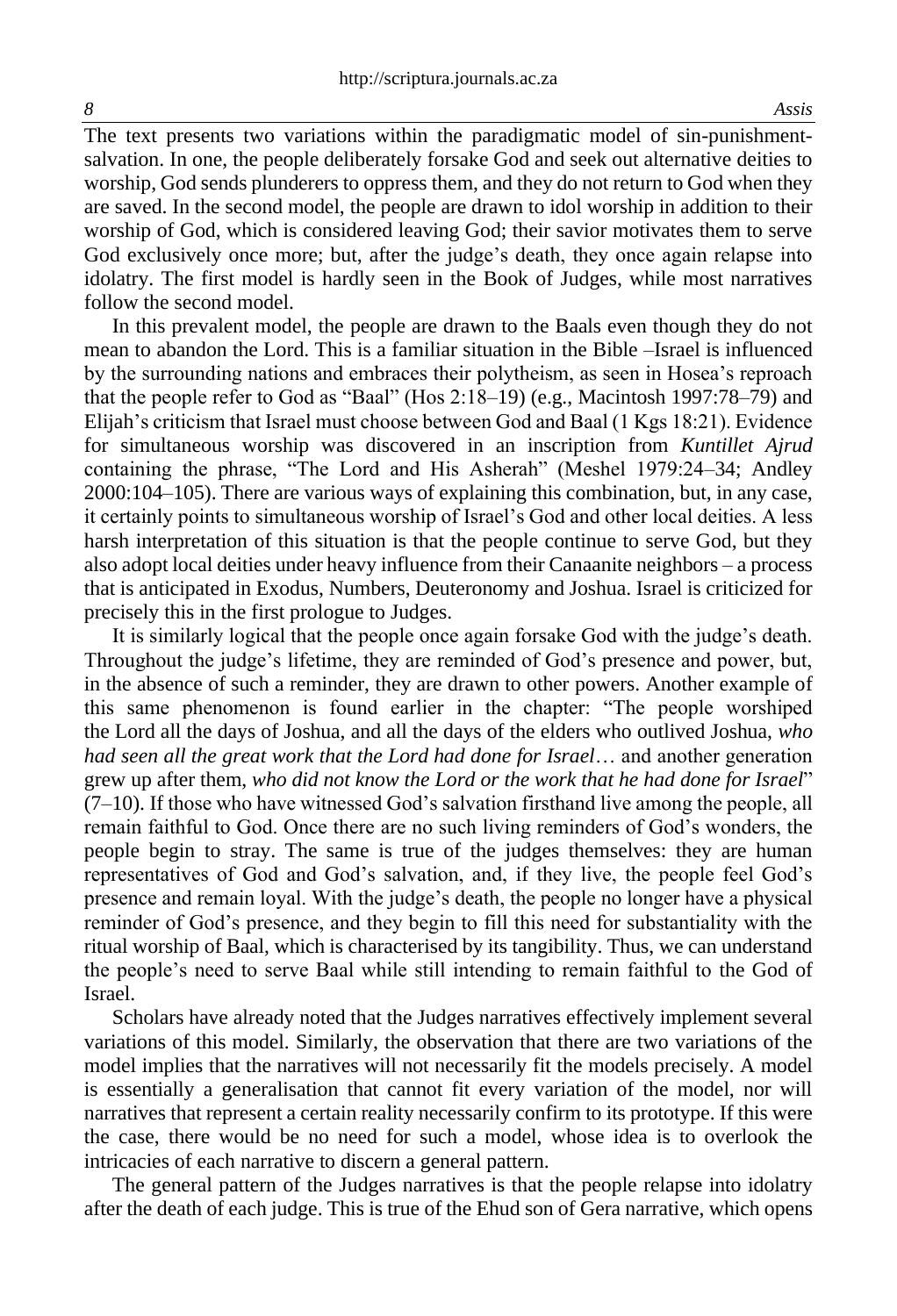*The Function of Repetition and Contradiction in the Paradigm of the Judges (2:11–19)* 

by mentioning Othniel's death (3:11–12), and of the Deborah narrative, where the people's evil ways are explicitly linked to Ehud's death (4:1). The Gideon narrative ends with the report that the people stray back to the Baals after his death (8:33). There are also harsher descriptions in the Judges narratives that conform to the graver paradigmatic model, such as the people's fervor for Baal at the beginning of the Gideon narrative (6:29–32) or their fierce devotion to idolatry before Jephthah's rule (10:6–7). The enemy that enslaves Israel is usually an established nation, but the enemy in the Gideon narrative is Midian, a nomadic tribe that we might refer to as the "plunderers" of 2:14a, even though this word does not appear in the rest of Judges.

# **Conclusion**

This analysis implies that this paradigmatic model is not merely a summary of the rest of the Book of Judges; rather, it presents a blueprint that anticipates the complex reality and draws attention to various deviations that are not necessarily salient in the narratives themselves. This is the nature of a good summary, and the Book of Judges' second prologue certainly conforms to this description.

Indeed, the paradigmatic prologue includes two models and introduces two types of transgressions. The first one's theological focus is the necessity of an intermediary between God and the people; this intermediary will demonstrate the presence of God within the people. The death of the intermediator causes a religious crisis. The second model reflects an intentional abandonment of God for the sake of worshiping an alternative deity.

This article also has implications regarding the methodology of biblical literary analysis, demonstrating a fresh way to view complex narratives. While diachronic approaches view inconsistencies, repetitions, and contradictions as indicators of multiple sources from which the text was composed, synchronic approaches attempt to harmonise the tensions within the text. The approach adopted here, is that inconsistencies within a text are used as a literary device intentionally employed to create sophisticated meaning.

# **BIBLIOGRAPHY**

- Amit, Y. 1999. *Judges* (Mikra Leyisrael). Jerusalem and Tel Aviv: Magnes and Am Oved (Hebrew).
- Andley, J.M. 2000. *The Cult of Asherah in ancient Israel and Judah: Evidence for a Hebrew Goddess*. Cambidge: Cambridge University Press.
- Assis, E. (2012) A Literary Approach to Complex Narratives: An Examination of Jos. 3-4, *Bibliotheca Ephemeridum Theologicarum Lovaniensium* 250: 401-414

Assis, E. 2005. *Self-interest or communal interest? An ideology of leadership in the Gideon, Abimelech and Jephthah narratives (Judg. 6-12)* (Supplements to Vetus Testamentum, 106). Leiden: Brill Academic Press

Block, D.I. 1999. *Judges, Ruth* (NIV American Commentary). Nashville: B & H Publishing.

Boling, R.G. 1975. *Judges* (AB). New-York: Doubleday.

Burney, C.F. 1918. *The Book of Judges*. London: Rivingtons.